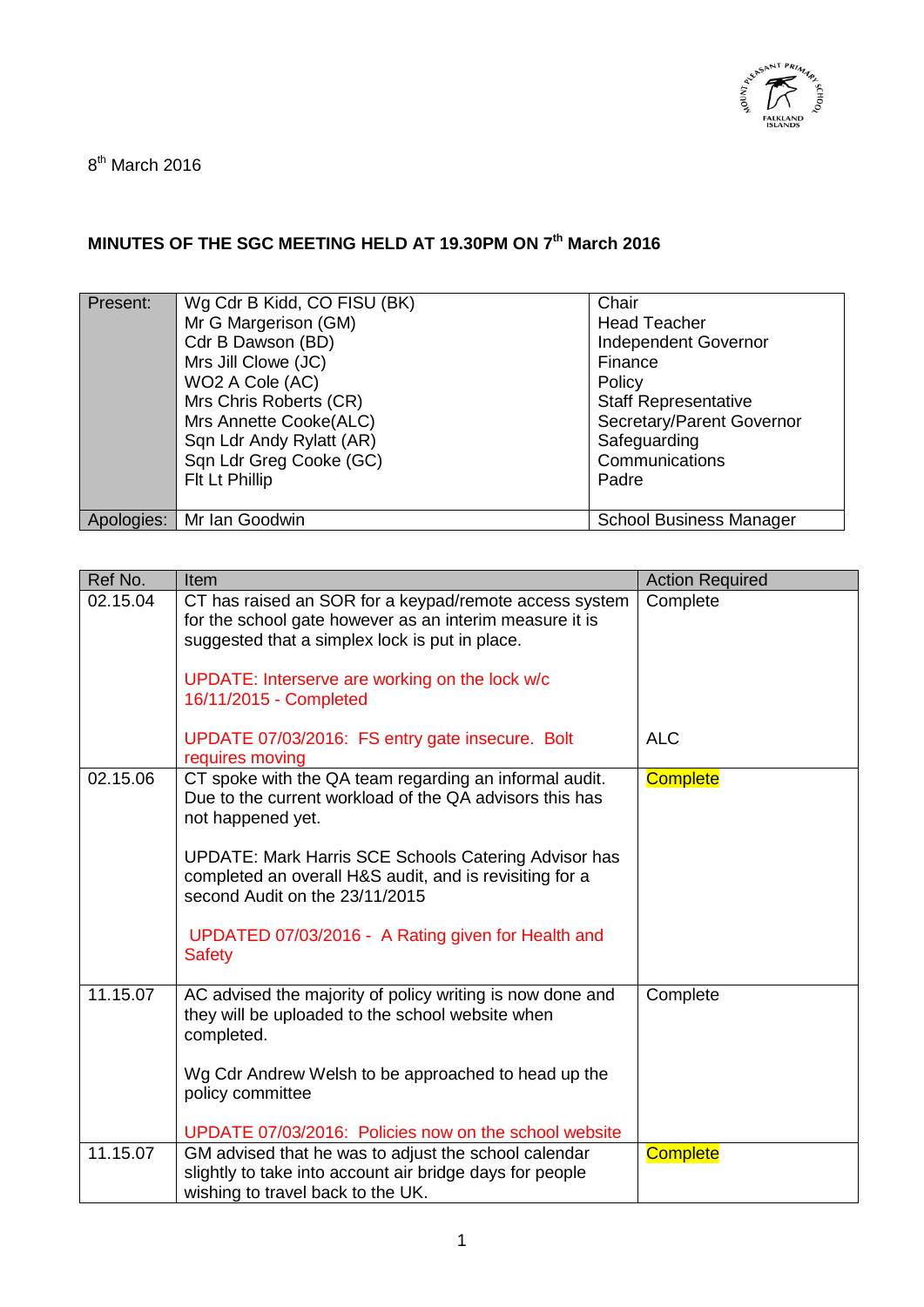

|          |                                                                                                                                                                                                                                 | <b>ISLANDS</b> |
|----------|---------------------------------------------------------------------------------------------------------------------------------------------------------------------------------------------------------------------------------|----------------|
|          | BD suggested that the new calendar should be passed to<br>him so he could see if exercises don't coincide.<br>UPDATE07/03/2016: School calendar now agreed ALC to<br>publish.                                                   |                |
| 11.15.08 | GM advised that we required the following for the<br>constitution of SGC:-                                                                                                                                                      | <b>ALC</b>     |
|          | <b>SGC Chair</b><br><b>HT</b>                                                                                                                                                                                                   |                |
|          | Teacher representative<br>3 x Elected Parent Governors                                                                                                                                                                          |                |
|          | Padre<br><b>Educational Training Officer</b>                                                                                                                                                                                    |                |
|          | UPDATE 07/03/2016: ALC to start the process for the<br>parent Governor positions.                                                                                                                                               |                |
| 07.16.01 | BK opened the meeting and welcomed GC and AR                                                                                                                                                                                    |                |
| 07.16.02 | GM talked the SGC through his Head Teachers Report.<br>The only amendments were there are now 45 children not<br>41 attending the school and advised that next year's intake<br>so far is looking higher than departures.       | All info       |
|          | GM advised that a lot of sections have offered their time to<br>the school, meaning the trips offered to children have been<br>exceptional. Helicopter trips were a great success as was<br>the Mount Longdon Battlefield tour. |                |
|          | GM commented the Calam McIntyre has been<br>instrumental in keeping the school informed and invited to<br>events on camp and thanked him for his support.                                                                       |                |
|          | GM advised of the school improvements list. Please refer<br>to your copy.                                                                                                                                                       |                |
| 07.16.03 | BK advised there are no Safeguarding issues.                                                                                                                                                                                    |                |
|          | GM advised that the SCE Social Worker had visited and<br>reported back that there was no Social Worker on BFSAI<br>and this needed to be addressed                                                                              |                |
|          | BK advised that whilst there was still no Social Worker on<br>BFSAI a contract with SAAFA was hopefully to be signed<br>this week and then the job would be advertised.                                                         | <b>BK</b>      |
|          | GM advised that all staff are up to date with Level 1 and 2<br>safeguarding.                                                                                                                                                    |                |
|          | Training will be supplied by SAAFA in the future <b>provided it</b><br>meets the requirements established by DCYP.                                                                                                              |                |
| 07.16.04 | GM advised that whilst the fire alarm system was not an<br>issue as all buildings met the requirements, the fire drill<br>held proved that the system needed to be looked at as 1<br>site and not individual buildings.         |                |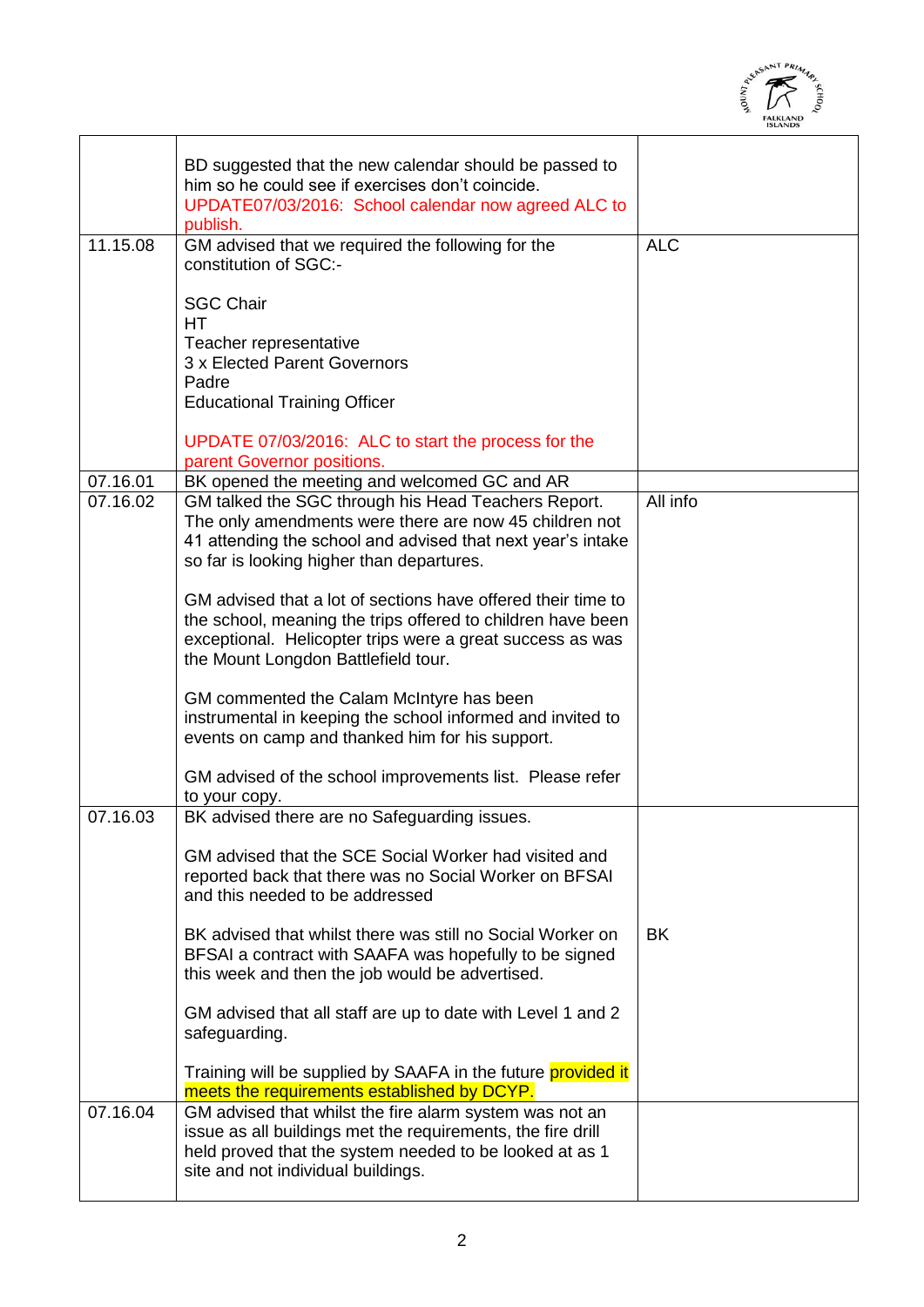

|          |                                                                                                                                                                  | <b>ISLANDS</b> |
|----------|------------------------------------------------------------------------------------------------------------------------------------------------------------------|----------------|
|          | A fire alarm specialist visited the school and drew plans of<br>what we have and also what we need                                                               |                |
|          | AC suggested the specialist should write a robust plan to<br>cover the current risk and a new risk assessment should<br>be written.                              | GM and IG      |
|          | GM and IG to obtain the report.                                                                                                                                  |                |
|          | AC requested information on the outside lighting.<br>IG to follow up if the correct lighting was put in place                                                    | IG             |
| 07.16.05 | GM advised that Claire James was now in post in the<br>EYU. Her contract is due to expire on 31.8.16 but GM<br>working with SCE to extend this to 31.10.16.      | Ongoing GM     |
|          | A Nursery Manager position is to be advertised.                                                                                                                  |                |
|          | Also an FS teacher position is to be advertised.                                                                                                                 |                |
| 07.16.06 | Finance Report will be forwarded to the SGC                                                                                                                      | IG             |
| 07.16.07 | AC advised policies were now on website.                                                                                                                         | GM and AC      |
|          | It was decided that AC would retain his position on the<br>Policy committee.                                                                                     |                |
|          | AC and GM to meet to discuss any amendments                                                                                                                      |                |
| 07.16.08 | GM advised that the school calendar was now agreed.<br>ALC to publish.                                                                                           | <b>ALC</b>     |
|          | GM advised he retained the longer Christmas break to<br>enable people ease of travel.                                                                            |                |
|          | GM advised that he will authorise 2 days of travel (air<br>bridge days only)                                                                                     |                |
| 07.16.09 | BK advised that at the moment the new school build would<br>not being going ahead due to no funding at this moment in<br>time.                                   | Ongoing        |
|          | AC asked if there was no money for the school could we<br>spend to improve. GM advised this was happening.                                                       | Complete       |
|          | GM to meet with GC to discuss Communication.                                                                                                                     | GM and GC      |
|          | BD advised that HMS Protector was due to visit and keen<br>to arrange a trip for the children. CR advised that Ms<br>Treitlein was in contact with them already. | Complete       |
|          | BD suggested that Claire James be put forward for a CBF<br>commendation. BK to look at this closer to the end of<br>term.                                        | BK             |
|          | BD advised that the station held Health and Safety Awards<br>and that it would be good for the children to be involved.                                          | <b>GM</b>      |